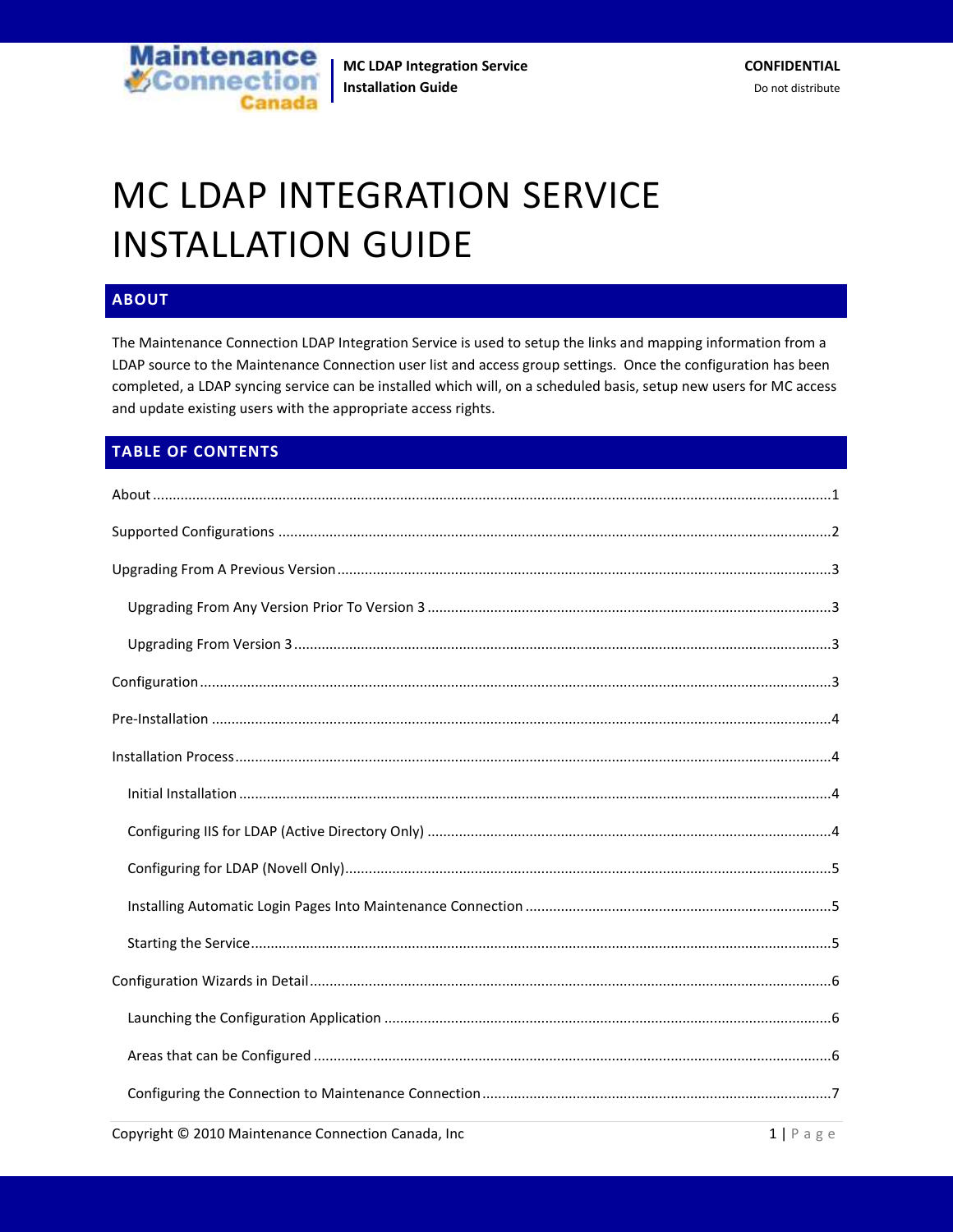

#### <span id="page-1-0"></span>**SUPPORTED CONFIGURATIONS**

The LDAP Integration Service is a very flexible integration service and can be setup many different ways. While it is impossible to actually test every possible configuration here are some known good configurations. Some of these configurations may require additional licenses to work.

- Active Directory & Server 2003+  $\rightarrow$  Single MC Database
- Multiple Active Directory Forests/Domains & Server 2003+  $\rightarrow$  Single MC Database
- Active Directory & Server 2003+  $\rightarrow$  Multiple MC Databases
- Multiple Active Directory Forests/Domains & Server 2003+  $\rightarrow$  Multiple MC Databases
- Novell Groupwise  $\rightarrow$  Single MC Database
- Novell Groupwise  $\rightarrow$  Multiple MC Databases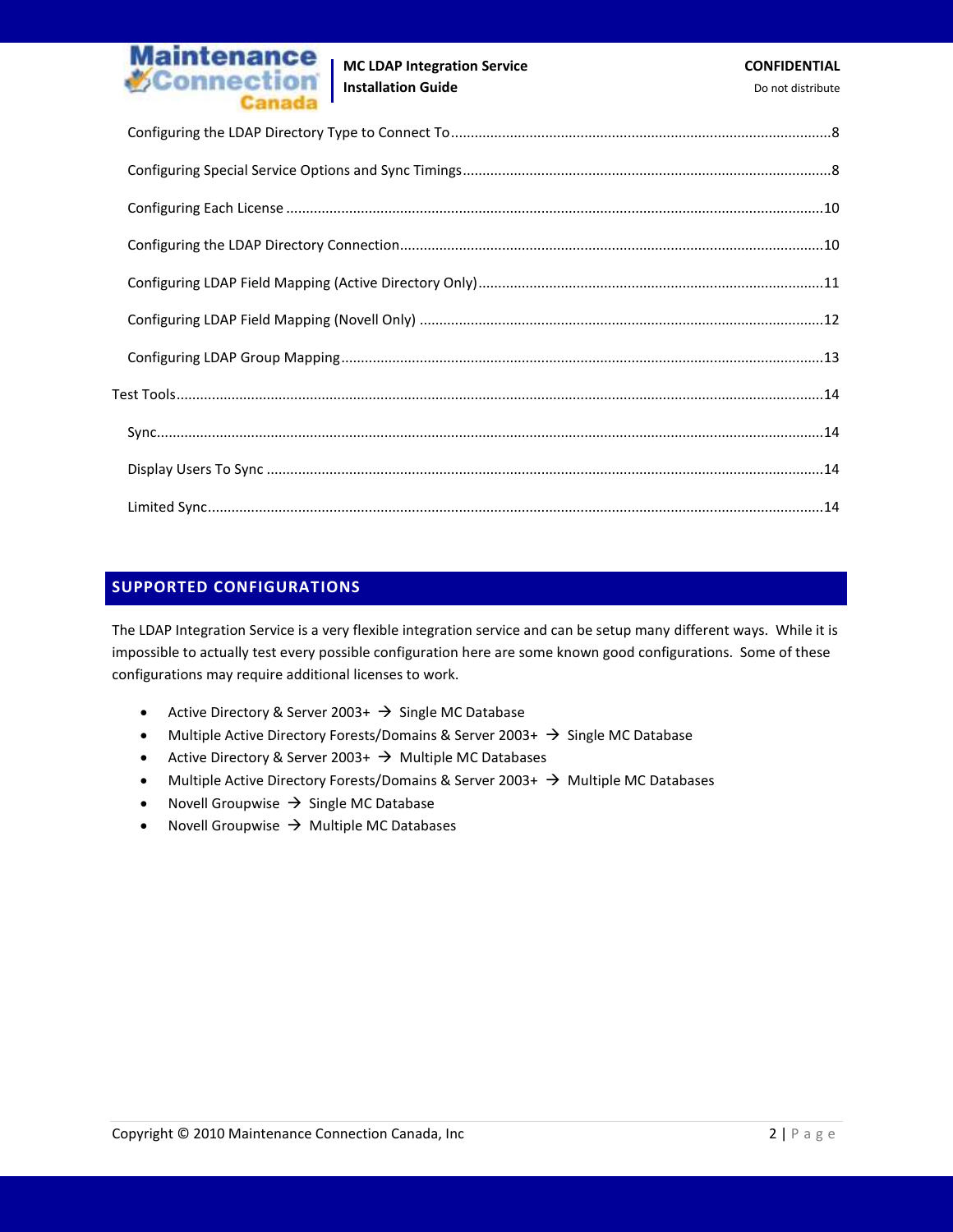

# <span id="page-2-0"></span>**UPGRADING FROM A PREVIOUS VERSION**

#### <span id="page-2-1"></span>UPGRADING FROM ANY VERSION PRIOR TO VERSION 3

Version 3 introduced many new concepts and features into the LDAP Integration Service. Due to the significance of the changes made the configuration and setup of previous versions cannot be automatically imported into the new software.

- 1. Stop the Maintenance Connection LDAP Service using the Services tool in Windows.
- 2. Start the configuration program.
- 3. Click on Service Configuration, Uninstall the service.
- 4. Close the configuration program.
- 5. Backup the tool and configuration settings
- 6. Delete the old tool and software.
- 7. The old configuration tool can be run from the backup folder to enable easy discovery and transfer of settings from the old tool to the new service.
- 8. Follow the standard installation process

#### <span id="page-2-2"></span>UPGRADING FROM VERSION 3

Upgrading from version 3 to a new release is a fairly quick and easy process.

- 1. Download the upgrade exe file and place it into the install directory
- 2. Run the upgrade exe. It will uninstall the previous service and upgrade files, leaving important configuration files untouched.
- 3. The configuration will automatically start after the upgrade is complete.
- 4. Configure any new settings (if new features have been added)
- 5. Install and start the service

#### <span id="page-2-3"></span>**CONFIGURATION**

Configuring the LDAP Integration service is explained in detail in the installation process. When making changes to settings the service should be stopped to ensure all settings are properly reloaded. After changes are complete start the service again.

Once setup is completed it is unlikely that extensive changes will need to be made. Individual settings can be changed (mostly) without concern for affecting other settings. With the wizard style interface all connected settings will normally be addressed at once to ensure no partial changes are made.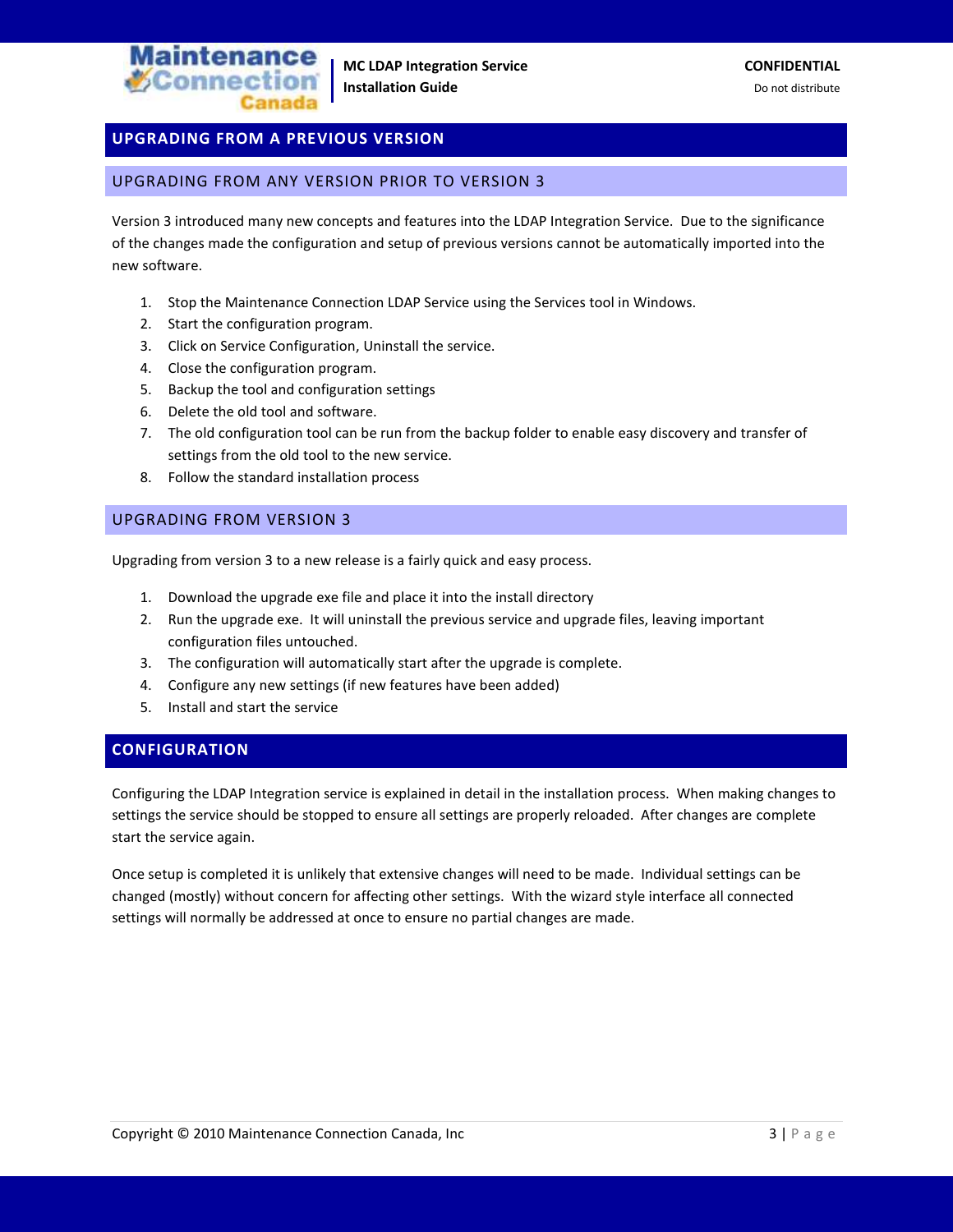

# <span id="page-3-0"></span>**PRE-INSTALLATION**

- 1. Make sure that Maintenance Connection has been installed and is working consistently.
- 2. Ensure that appropriate permissions have been granted within the LDAP directory to have either anonymous querying of the Domain or a user has been setup that has sufficient permissions.
- 3. (**Active Directory Only**) Confirm that the IIS Server has been attached to the Active Directory domain.
- 4. Download the install files.
- 5. Ensure the Pre-Installation questionnaire has been filled out.

# <span id="page-3-1"></span>**INSTALLATION PROCESS**

#### <span id="page-3-2"></span>INITIAL INSTALLATION

Initial installation of the integration service is simply performed running the install program (default install directory: C:\Maintenance Connection\mc\_ldapService\). Due to network security requirements the LDAP service should only be installed on the IIS server and not the SQL server (if separate).

Version 3+ of the LDAP Integration Service requires .NET 3.5 to be installed to work. The Microsoft installer for .NET 3.5sp1 has been included in the /preReq directory. This installer will install .NET 3.5sp1 or upgrade the existing installation to .NET 3.5sp1; it does require an internet connection to work. If .NET 3.5sp1 is already installed the installer will offer the ability to Repair or Remove the installation, in this case cancel the installer and continue with the rest of the installation.

me web Properties

#### <span id="page-3-3"></span>CONFIGURING IIS FOR LDAP (ACTIVE DIRECTORY ONLY)

To enable the LDAP extensions in Maintenance Connection; IIS must be reconfigured to require authenticated access to the mc\_web virtual directory. Due to the Maintenance Connection login system existing exclusively in the /onsite sub-directory, this is the directory that should have the security changed upon. This will leave Maintenance Connection to manage internal permissions without extensive reconfiguration.

- 1. Open the IIS Manager.
- 2. Navigate in the IIS Manager to the mc\_web virtual directory.
- 3. Navigate down to the /onsite sub directory in the mc\_web virtual directory.
- 4. Right mouse and select properties.
- 5. Navigate to the Directory Security tab.
- 6. In the Authentication and access control area, select Edit.
- 7. Uncheck "Enable anonymous access".
- 8. Check "Integrated Windows authentication".
- 9. Make sure the other authentication methods are unchecked.
- 10. Select OK and exit IIS Manager.



- $\Box$  Basic authentication (password is sent in clear text)
- $\Box$  .NET Passport authentication

日日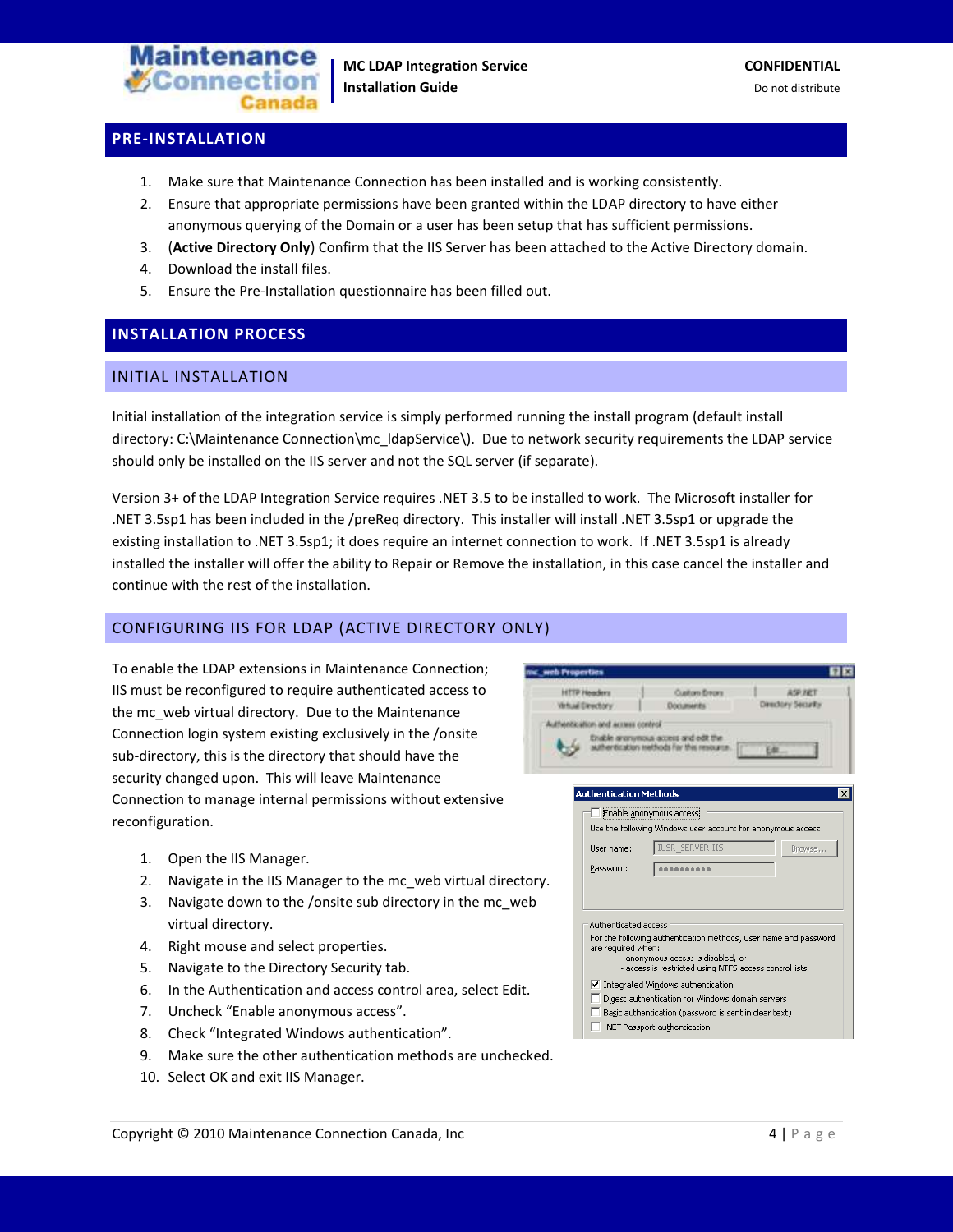

#### <span id="page-4-0"></span>CONFIGURING FOR LDAP (NOVELL ONLY)

No IIS configuration is required for the Novell automatic login process to work. All configuration changes are applied to client machines Internet Explorer settings.

The Novell automatic login process is handled though an ActiveX control that will be automatically installed upon accessing the login page. This ActiveX control is provided by Novell but is unsigned. The server that Maintenance Connection is installed on must be a trusted site for the login to work. Also the Internet Explorer security settings for the Trusted Sites zone must allow Unsigned ActiveX controls to run without prompting (otherwise additional clicks are required). For maximum compatibility IE 6 should be used, IE 7+ requires an extra click to login since it will not run unsigned ActiveX controls without confirmation each time.

#### <span id="page-4-1"></span>INSTALLING AUTOMATIC LOGIN PAGES INTO MAINTENANCE CONNECTION

Once the LDAP integration is enabled the standard Maintenance Connection login pages do not function as a login page anymore. LDAP specific login pages need to be inserted to enable automatic login.

- 1. Open the file browser.
- 2. Navigate to the LDAP tool install folder.
- 3. Copy all the files located in the "mc\_iis -ad" folder and sub-folders. (Active Directory Only)
- 4. Copy all the files located in the "mc\_iis -novell" folder and sub-folders. (Novell Only)
- 5. Paste the files into the "\Maintenance Connection\mc\_iis\" folder.
- 6. No files will be overwritten, select "Yes" to overwrite if prompted.
- 7. Open the IIS Manager.
- 8. Navigate in the IIS Manager to the mc\_web virtual directory.
- 9. Right mouse and select properties.
- 10. Navigate to the Documents tab.
- 11. In the "Enable default content page" area select add.
- 12. Add "default Idap AD.asp" (Active Directory Only)
- 13. Add "default\_ldap\_NOVELL.asp" (Novell Only)
- 14. Press "Move Up" until the newly added default page is on the top of the list.
- 15. Select OK, apply, and exit IIS Manager.
- 16. If you wish to fully disable manually typed access to the old login pages (they don't work for LDAP login regardless):
	- a. Rename the file extension of \mc\_iis\default.htm to default.htm
	- b. Rename the file extension of \mc\_iis\default.asp to default.asp\_
	- c. This 2 step process must be repeated for each version upgrade of Maintenance Connection.

#### <span id="page-4-2"></span>STARTING THE SERVICE

Once the service has been successfully configured and tested it can be installed and started. Installing and starting the service is controlled from the Service Information tab in the configuration application. See "Launching the Configuration Application" for a screenshot and details of how to start the configuration application.

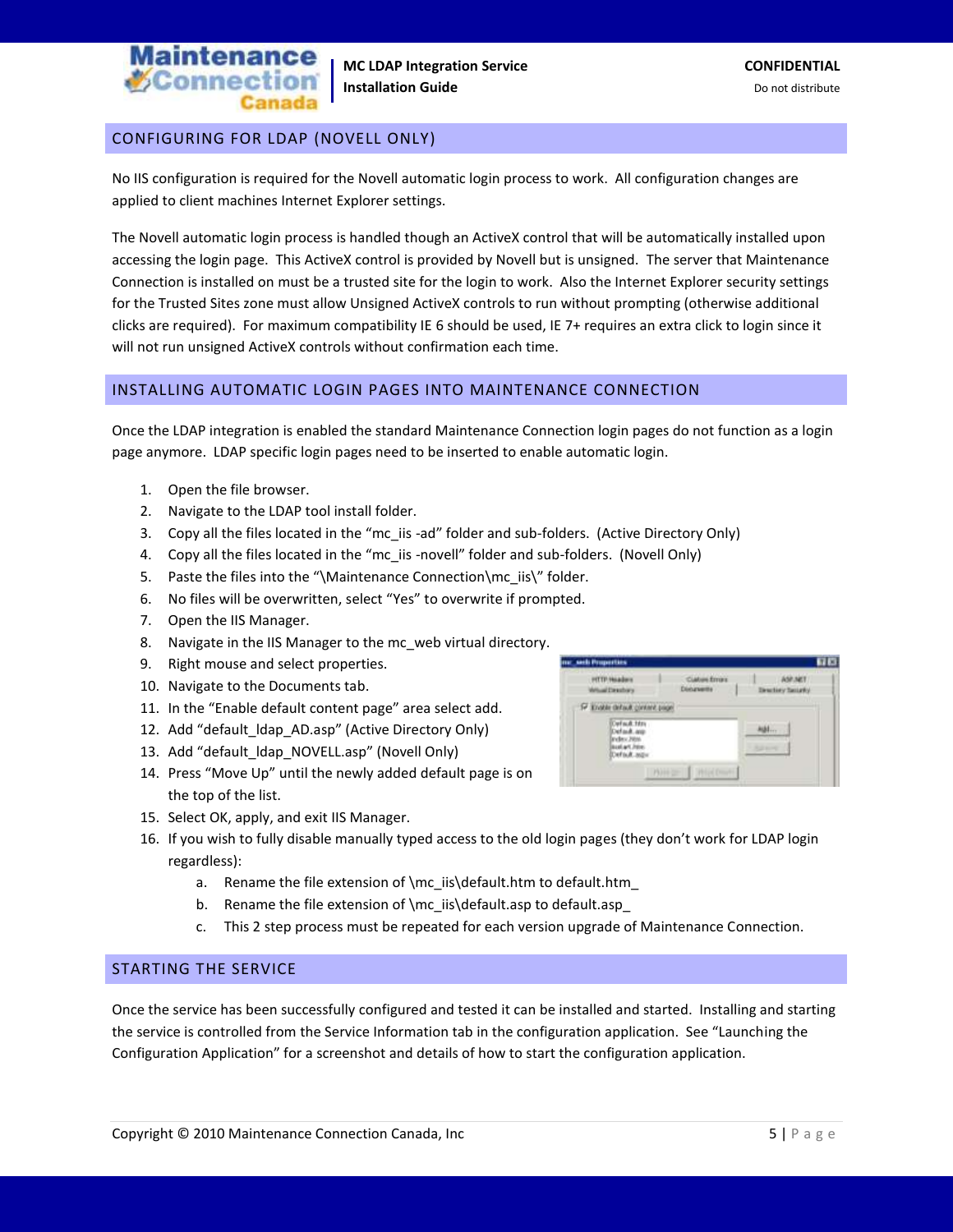

# <span id="page-5-0"></span>**CONFIGURATION WIZARDS IN DETAIL**

This configuration section applies to existing installations as well as new installs. All configuration steps are the same regardless of if the product is already installed and configured. The only exception to this is an existing installation does not need to re-insert configuration information that is already present.

You cannot change configuration options while the service is running. Always stop the running service (can be done in the configuration application) before performing any changes to the configuration.

#### <span id="page-5-1"></span>LAUNCHING THE CONFIGURATION APPLICATION

| <b>Maintenance</b>                                                   |      |
|----------------------------------------------------------------------|------|
| Connectio                                                            |      |
| <b>LDAP Integration Service</b>                                      | V3.0 |
|                                                                      |      |
| Service Information Combiguration   Test Tools<br>Service Statelling |      |
| Installed / Flunning: Play / Film                                    |      |
| Built 3.0.3702.29257                                                 |      |
|                                                                      |      |
| <b>Serves Corant</b>                                                 |      |
|                                                                      |      |
|                                                                      |      |

To launch the configuration application, double click on the Configure.exe application.

| <b>Name</b>                             | Data modified:                 | Type:             | Sow     |
|-----------------------------------------|--------------------------------|-------------------|---------|
| <b>Batt</b>                             | 3/22/2005 9:02 AM              | File Folder:      |         |
| mic is -ad                              | 8/27/2009 9:07 AM              | File Folder       |         |
| me is noted                             | 8/13/2009 10:39 AM             | File Folder       |         |
| prefica                                 | 12/3/2009 11:35 AM File Folder |                   |         |
| <b>B</b> Configure ese                  | - 1/11/2010 3007 PM            | Application       | 394 KB  |
| Configure.exe.config.                   | 12/4/2009 11:05:4M             | XML Configuration | 1 横     |
| <b>IS MCLOAP IntegrationService.exe</b> | -3/19/2000 4/15 PM             | Application       | 我组      |
| MCLD4P IntegratorGevice.ex.com/g        | 12/4/2009 3:27 PM              | XML Configuratio  | 之相      |
| all MCLDAP IntegrationService.pdb       | 2/19/2005 4:15 PM              | Program Debug D., | A30 4TH |

Launching Configure.exe may display a UAC elevation prompt. Select accept to enable the configuration program to properly launch.

Once running you will see a screen similar to the one to the right.

#### <span id="page-5-2"></span>AREAS THAT CAN BE CONFIGURED



To the left is a screenshot of the various configuration wizards that can be used to configure the LDAP Integration Service. These configuration wizards are explained in the sections below.

Configuration can only occur when the service is not running.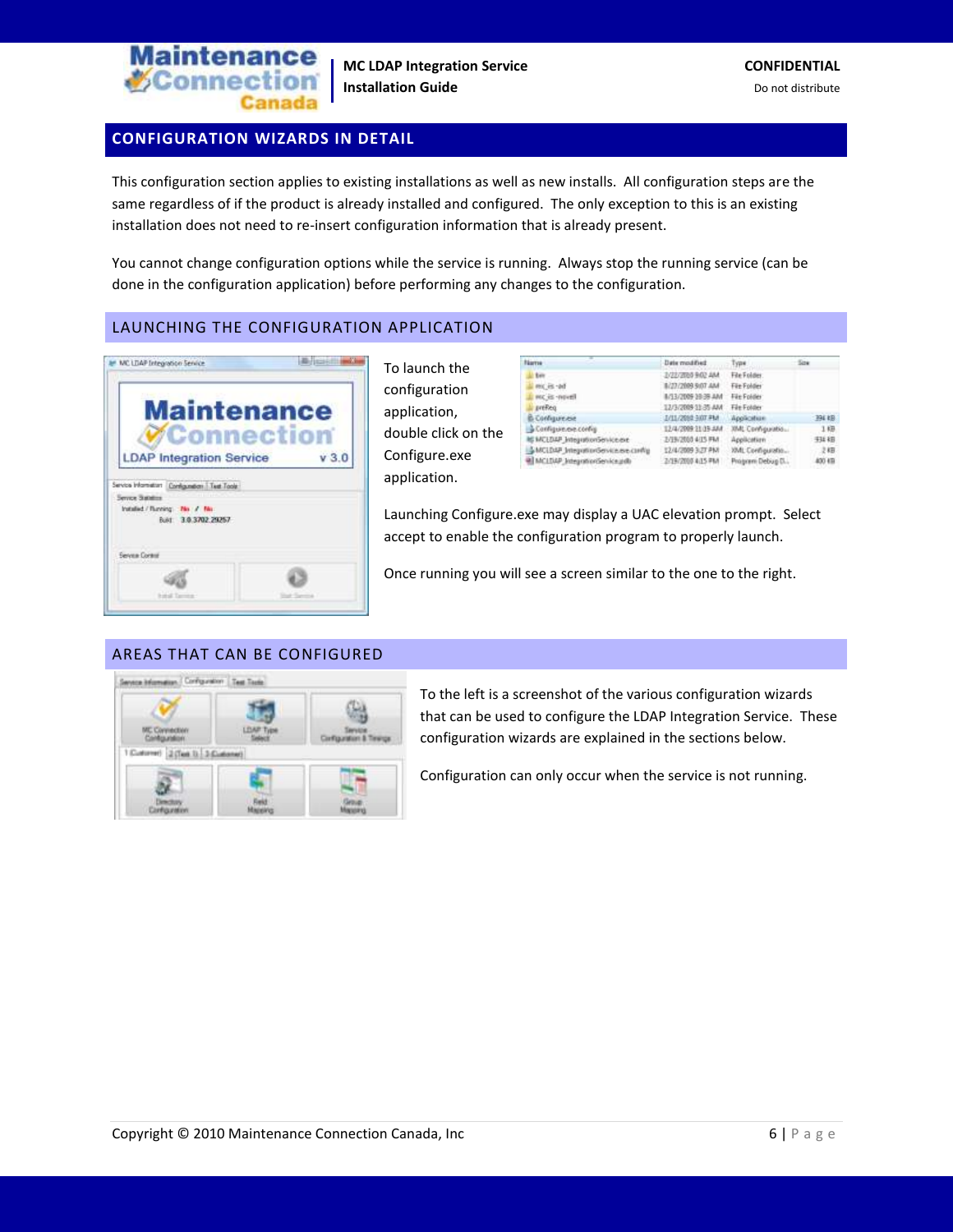

### <span id="page-6-0"></span>CONFIGURING THE CONNECTION TO MAINTENANCE CONNECTION

Configuring access to Maintenance Connection is the first step to having the LDAP Integration Service running. Launch the configuration wizard by selecting the MC Connection Configuration button on the Configuration tab. The wizard will launch and step you through connecting to Maintenance Connection.



To the left you will see the title screen of the wizard. This explains what the purpose of the wizard is. Select next.

On the next page (right) you will select the location of the mc.ini file. This file contains the required connection information to connect to the Maintenance Connection databases.

Once the file is selected a test is performed to ensure the INI information can successfully connect to the database and that the database selected is considered a valid Registration database. Select next.

| Configure Consection to Maintenance Competices                                                                       |   |
|----------------------------------------------------------------------------------------------------------------------|---|
| mount Path<br>Find the recent configuration that This file will provide most of the config<br>famaton for the orbar- |   |
| USEND 43 Mantenance Connectiontex, Johnson                                                                           | ۰ |
| M Camera is better                                                                                                   |   |
| <b>Expertation Detabase has</b>                                                                                      |   |
|                                                                                                                      |   |

| isitate liegistration Database<br>obben to engin APL accept. | www.com<br>helps comes will transfer progress and spokes with the fi- |
|--------------------------------------------------------------|-----------------------------------------------------------------------|
|                                                              | <b>André Marie Thérèsie Al</b>                                        |
|                                                              |                                                                       |
|                                                              |                                                                       |

On the next page (left) you will have the ability to upgrade the Registration database with new functions, tables, and columns to enable the LDAP service to run successfully. This is essential to error free execution of the service. This should be checked on each upgrade of the service incase new features have been added to the database. If an update is required a red X will be displayed and the Perform Update button will be selectable. Perform

the update if required and then select next.



On the next page (right) you will select the license to unlock the LDAP Integration service. This will allow the LDAP Integration service to be able to execute properly and display only the most relevant configuration options. If you need assistance with the License Manager please contact your Maintenance Connection administrator. Once the license has been selected it will be validated and you will be able to select next.

| License 11 Customer<br>Docum D. Test L.<br>Lingrad 3 Customer | Hep Licenses to Entity Gotakases | belief when antity detabased of the wratted with (244) Natures. |  |
|---------------------------------------------------------------|----------------------------------|-----------------------------------------------------------------|--|
|                                                               |                                  |                                                                 |  |
|                                                               |                                  |                                                                 |  |
|                                                               |                                  |                                                                 |  |
|                                                               |                                  |                                                                 |  |
|                                                               |                                  |                                                                 |  |
|                                                               |                                  |                                                                 |  |
|                                                               |                                  |                                                                 |  |

On the next page (left) you will be able to map the available LDAP licenses to Maintenance Connection databases. Depending upon your available licenses and system configuration there will be 2 different situations. Mc.ini is already mapped to an Entity database, just select next /or/ 1 or more

available licenses to map. Select the Entity database from the drop down list and then select next.

On the next page (right) you will have the ability to upgrade the entity database(s) with new functions, tables and columns to enable the LDAP service to run successfully. This is essential to error free execution of the service. This should be checked on each upgrade of the service incase new

| <b>Apolate Entity Database</b><br>Draty distillerably to english API access. | Processes will ment required updates into the selected Hamiltonian Cennection |  |
|------------------------------------------------------------------------------|-------------------------------------------------------------------------------|--|
|                                                                              |                                                                               |  |
|                                                                              |                                                                               |  |
|                                                                              |                                                                               |  |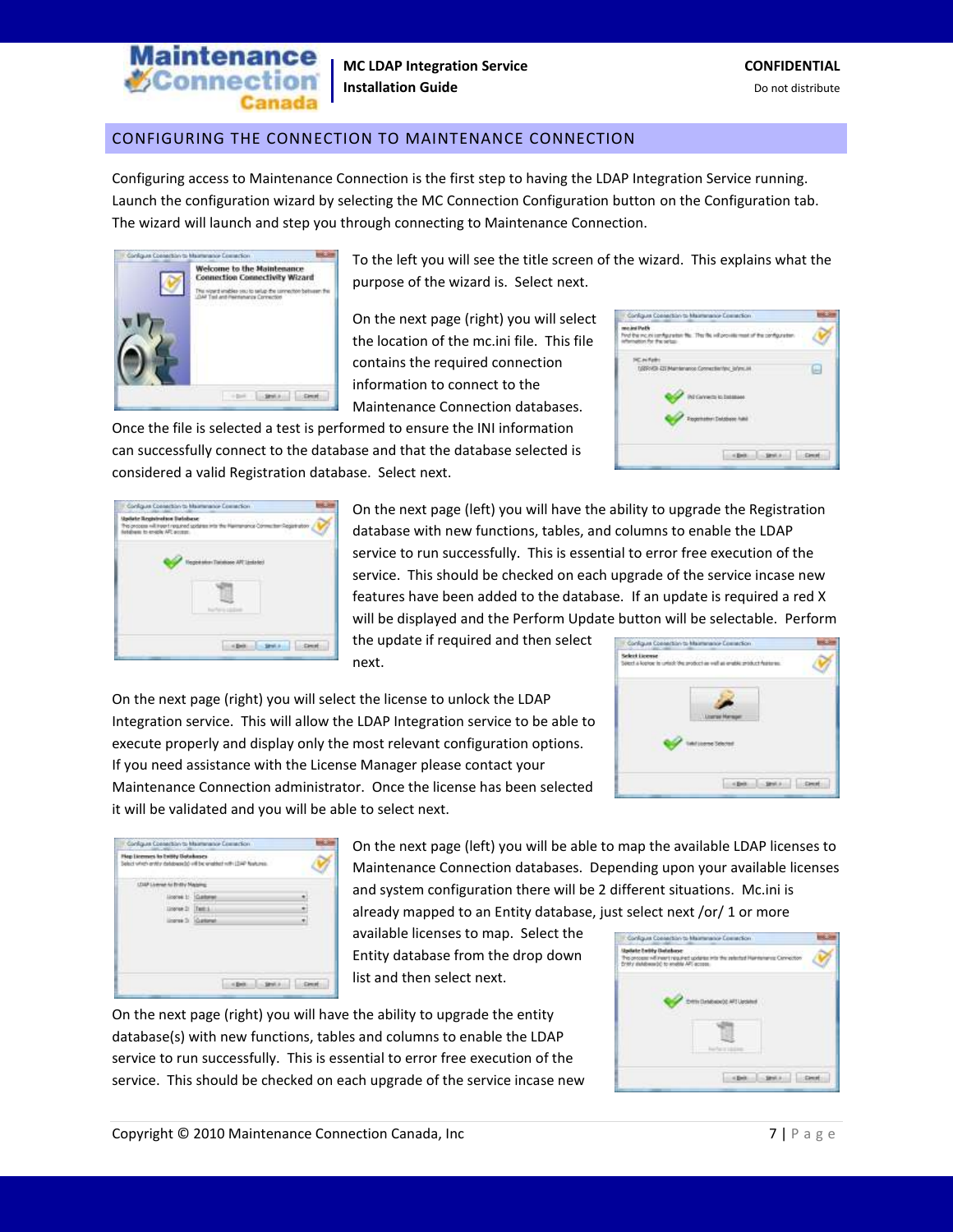

features have been added to the database. If an update is required a red X will be displayed and the Perform Update button will be selectable. Perform the update if required and then select next.



On the last page (left) you will be able to save your changes or cancel. Select finish to save your changes or select cancel to throw out your changes.

#### <span id="page-7-0"></span>CONFIGURING THE LDAP DIRECTORY TYPE TO CONNECT TO

This allows you to change which type of LDAP directory you will connect to. The three available options are:

- Microsoft Active Directory
- Microsoft Active Directory (Compatibility Mode)
- Novell Groupwise

Select the appropriate option for the LDAP directory you will be using.



Active Directory Compatibility Mode is available for instances where Active Directory 2003 is running in compatibility mode with Active Directory 2000, or has some required features disabled. This mode may not offer 100% of available functionality.

Select finish to save your changes.

#### <span id="page-7-1"></span>CONFIGURING SPECIAL SERVICE OPTIONS AND SYNC TIMINGS



attempt to synchronize between the LDAP directory and Maintenance

| Configure Service Sett                                                                                                                                                                                            |  |
|-------------------------------------------------------------------------------------------------------------------------------------------------------------------------------------------------------------------|--|
| Artwitt Local Service<br>his controls of the service will be installed to<br>account at eventable to commit with a user specified account.<br>지역에서 이 가로 사람이 이 가게? 그 아이가 있어? 이 사람은 사람들이 가장 나라 가지 않아 보이지 않아 보이지 않아. |  |
| Chever and State and A Lines<br>The contract of the contract of the                                                                                                                                               |  |
|                                                                                                                                                                                                                   |  |

This wizard allows you to configure how the service will operate in the background.

To the left you will see the title screen of the wizard. This explains what the purpose of the wizard is. Select next.

On the next page (right) you will be able to configure the service interval. This is how often the service will

Connection. Selecting a longer interval will mean that LDAP directory

changes will take longer to appear



into Maintenance Connection, a shorter interval will cause changes to appear sooner. Select next.

On the next page (left) you will be able to configure if the service will prompt for a special user account when installing the service. By default the service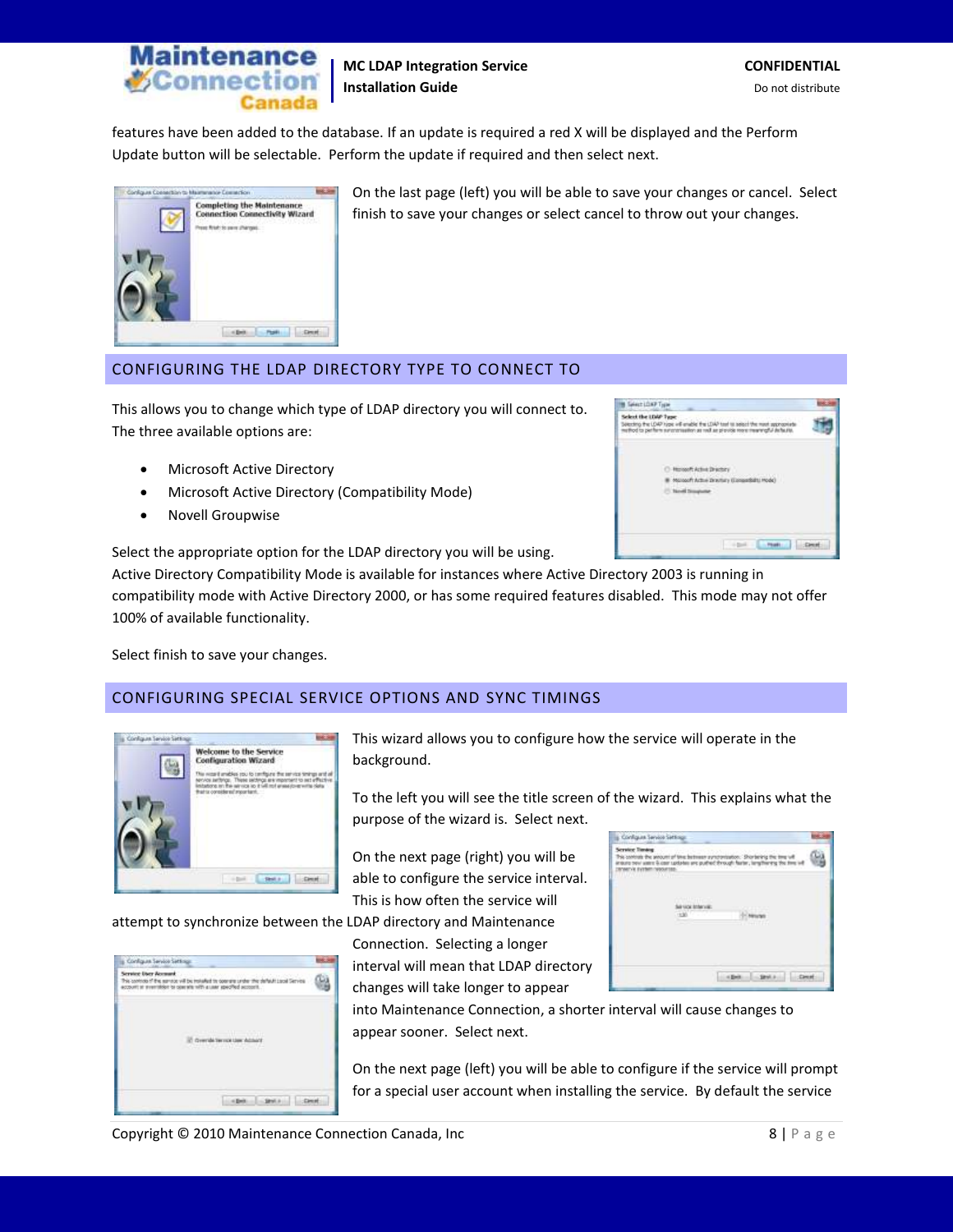# tenance **SConnect**

**MC LDAP Integration Service <b>CONFIDENTIAL Installation Guide Do not distribute Do not distribute** 

will install under the Local Service account, if this account does not have sufficient permissions to access the network (and LDAP) you will need to override the account with a different one. When you install the service it, Windows will prompt for a User Account and Password if this is enabled. Select next.

On this page (right) you will be able to configure how users are managed in the LDAP service. The options are explained here:

#### **Capture Existing Users into LDAP Integration**

This option will allow the service to look at user accounts already in MC and attempt to find a valid mapping with a LDAP user account.

#### **Advanced Capture**

This is an advanced form of the previous option it will attempt to

| Configure Service Service |                                                                                                                       |  |
|---------------------------|-----------------------------------------------------------------------------------------------------------------------|--|
| Service Configuration     | Trest outbrigs will candid what the<br>Use<br>Paint settings to set looks on what the<br>are more of shopped to char- |  |
|                           | Capture Essing Libraria to LtDM Strephone<br>A Administration Countries                                               |  |
|                           | ol 6 5 Suprem Chr                                                                                                     |  |
|                           |                                                                                                                       |  |
|                           |                                                                                                                       |  |
|                           |                                                                                                                       |  |
|                           |                                                                                                                       |  |

use more advanced means of capturing existing users, including looking at Labor IDs and e-mail addresses. This is will enable the next page so that you can select which advanced methods to use. If a method is enabled that should not be matching behavior will not be as expected.

#### **Insert Users Only**

This option will not update MC if a LDAP user's account changes. This is used if the service is supposed to populate the MC database but maintenance of the users is intended to be inside Maintenance Connection.

#### **Update User Access Groups**

This option controls if the service should keep a users Access Group matched up to the LDAP directories groups. Disabling this enables Access Groups to be changed inside of Maintenance Connection. Enabling this will cause changes to a users Access Group (in MC) to be automatically reverted to the setup in the LDAP directory.

#### Select next.

| Configure Service Sections                                                                                                                                                                                                             |  |
|----------------------------------------------------------------------------------------------------------------------------------------------------------------------------------------------------------------------------------------|--|
| dvaried Capture committee of<br>11.77<br>work and the lot was that exhibit and was<br>golune desigling Maintenance Commesters were three 1944 annual<br>thoda that are considered connect influences unpredice<br>NEW YORK STATISTICS. |  |
| Deer without colo."<br>Labord: - Immerite<br>Labority where sub-fre-<br>Labor Evital = Litel Evital                                                                                                                                    |  |
|                                                                                                                                                                                                                                        |  |

On this page (left) you will be able to select which advanced capture methods to enable. Make sure that capture methods that don't make sense for the installed Maintenance Connection environment are not enabled. If for instance many users use the same e-mail address, disable the e-mail address mapping otherwise a user could be "randomly" assigned to an existing user account based upon an e-mail address match. Once the methods to perform advanced mappings with have been selected,

click next.



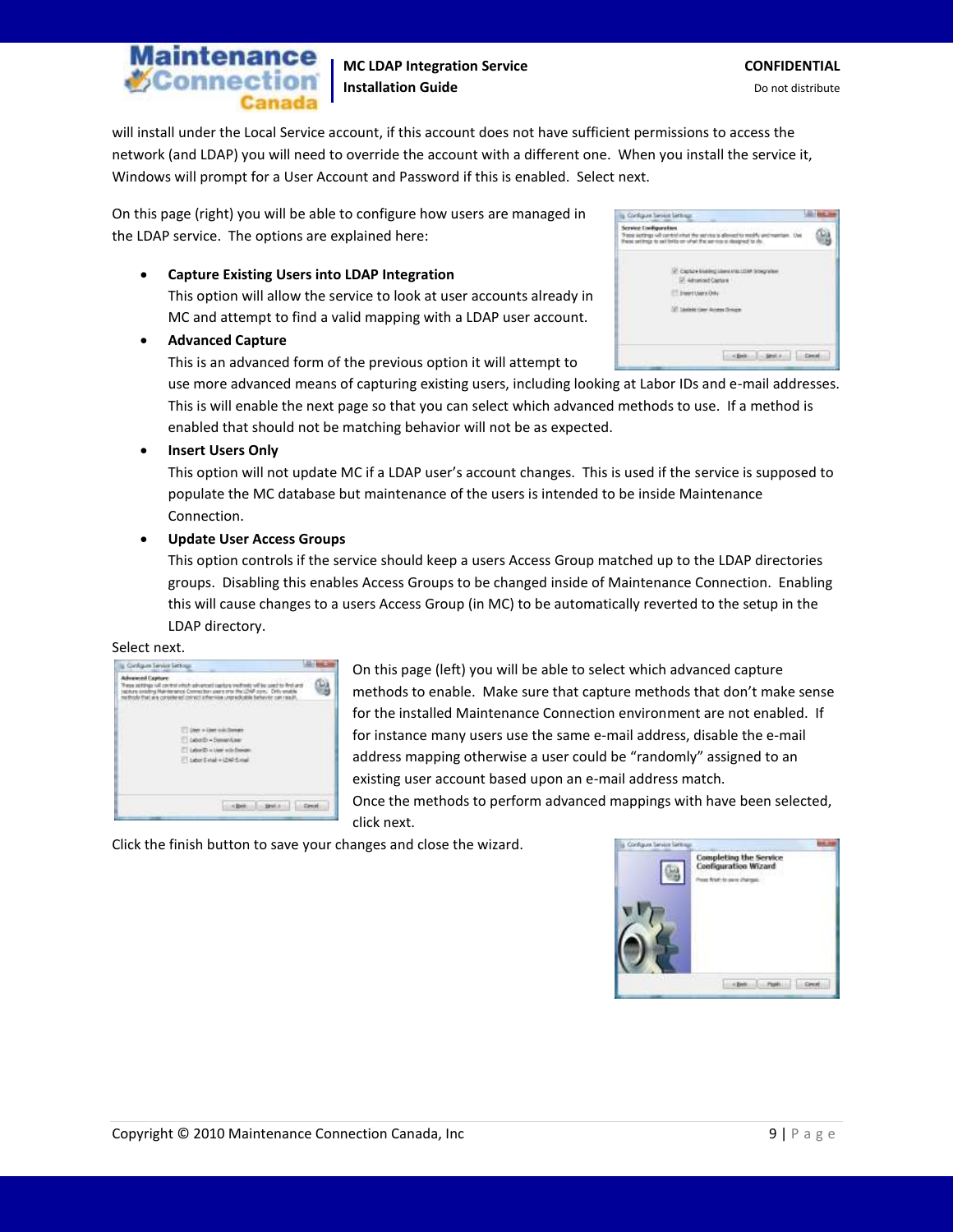

#### <span id="page-9-0"></span>CONFIGURING EACH LICENSE

Each installed LDAP license must be configured independently to connect to LDAP. This enables the ability to connect to multiple domain servers and/or have multiple databases or types of specific group mappings.

1 (Customer) 2 (Test 1) 3 (Customer)

As shown above the bottom half of the configuration tab is headed by a second set of tabs. Each tab represents a configured license and displays the name of the Entity database each license has been configured to connect to. To change these mappings see the instructions in "Configuring the Connection to Maintenance Connection".

#### <span id="page-9-1"></span>CONFIGURING THE LDAP DIRECTORY CONNECTION



Ensuring a properly setup connection to the LDAP directory is integral to having the entire integration service work.

To the left you will see the title screen of the wizard. This explains what the

**(Active Directory Only)** To the right you will see the primary

purpose of the wizard is. Select next.

configuration for connecting to an Active Directory domain server. Fill in the LDAP path and a username & password for the connection. The username & password are optional though may be required depending upon the configuration of the domain server.

| Configure LOAP Connectice                                                                                        |  |
|------------------------------------------------------------------------------------------------------------------|--|
| <b>Active Revolvey Connection</b><br>Schuy the connection information to be able to connect to Active Directory. |  |
| Seven have, UK, or Falls<br>(4585) 197, 198, 1-4                                                                 |  |
| NEM'ENNATI memOpmazim<br>*******                                                                                 |  |
|                                                                                                                  |  |

| <b>Active Riverbury Connection</b><br>Setup the connection information to be able                                                          | .<br>The play is a property to Author Directory |  |
|--------------------------------------------------------------------------------------------------------------------------------------------|-------------------------------------------------|--|
| - Server Harvey, UKL or Polity<br>USAR-UT 192, 198.9.8<br>in Senator and<br><b>Departure Daily</b><br>Ţ<br>DRead Of<br>Dairman MARTTENAKER |                                                 |  |
|                                                                                                                                            |                                                 |  |

To the left is the advanced tab. This is used to change a few advanced settings for connecting to the domain server. If the domain server does not report usernames with the domain included uncheck the "Use Domain in Username". If the domain name being reported is not the domain name the server uses, for example multi-domain environment, override the domain

name and type in the correct name. Once finished select next to continue.

| <b>Howell Directiony Connection</b><br>Setup the connection information to be able to prement to bowll. |  |
|---------------------------------------------------------------------------------------------------------|--|
|                                                                                                         |  |
| <b>Hap can a derival cant</b>                                                                           |  |
| List O's                                                                                                |  |
| 21-NOVED R.O. HIADYBOL-HOLD-RC                                                                          |  |
| <b>HANNAH</b>                                                                                           |  |
| *************<br>and the first part of the property and                                                 |  |
|                                                                                                         |  |

**(Novell Only)** To the right is the primary configuration for connecting to a Novell LDAP directory. Fill in the directory path and port number. Connecting to a LDAP directory also requires a fully qualified user

| Configure LOAP Connectice                                                                                                                                                        |  |
|----------------------------------------------------------------------------------------------------------------------------------------------------------------------------------|--|
| Test Directory Connection<br>Test Directory Convicting<br>Testing the directory connector will ensure the nethrap are able to connect to the<br>bicad directory and communicate. |  |
| TerrCenedian<br><b>Investor Text Result</b>                                                                                                                                      |  |
|                                                                                                                                                                                  |  |

distinguished name and the user's password. Once finished select next to continue.

To the left is the wizard screen that allows you to test the connection to the LDAP directory. A connection attempt is made immediately upon going to the page. If the attempt fails a red X will appear; if it succeeds a green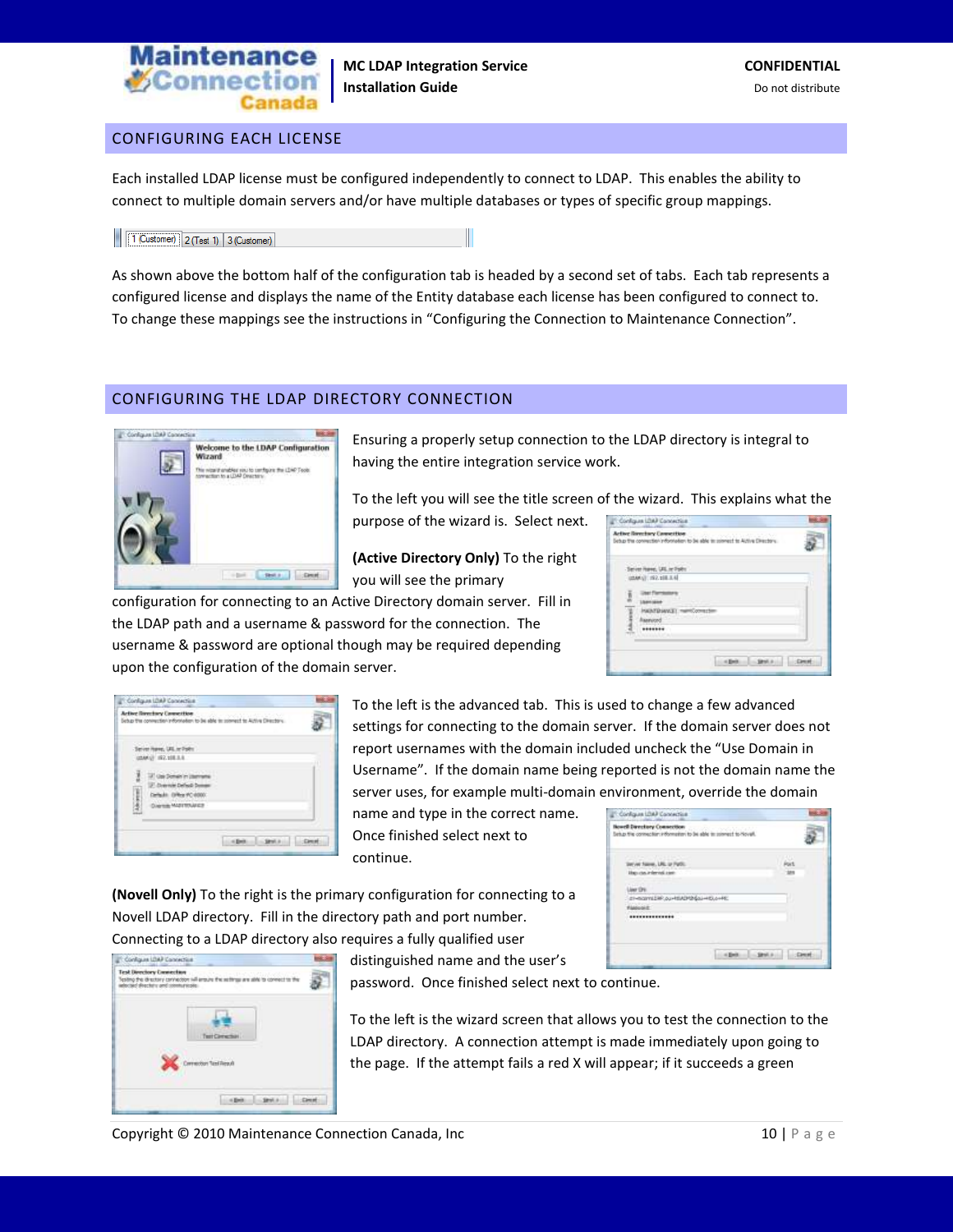

checkmark will be displayed. To receive a popup with error results select the Test Connection button. Once a connection is achieved select next.

Select finish to save the changes.



#### <span id="page-10-0"></span>CONFIGURING LDAP FIELD MAPPING (ACTIVE DIRECTORY ONLY)



Configuring the field mappings ensure that the correct information flows from LDAP into Maintenance Connection. Due to many fields in Active Directory being predefined by the system, several fields have fixed defaults.

To the left you will see the title screen of the wizard. This explains what the purpose of the wizard is. Select next. C. Configure Field Maps

**Iscreene & E real Addr**<br>Pape Nitts are concrete for<br>record for the loot to met.

ni Paté mail Address Field

To the right is the screen for

configuring the default e-mail address of a user to be synchronized into Maintenance Connection. It is possible to insert users into Active Directory that do not have an e-mail addresses specified. Maintenance Connection does not allow this behavior and all users must have an e-mail address predefined. To allow for syncing users without a configured e-mail address

you must setup a fallback e-mail to use. Any e-mail address, including invalid ones is acceptable. Select next.

<span id="page-10-1"></span>

| Configure Feld Mappire                                   |                                                                                                    |
|----------------------------------------------------------|----------------------------------------------------------------------------------------------------|
|                                                          | Contact Numbers<br>Setup the contact runder fails that will perchange into Maritanance Connection. |
| lla's H'ans Feld:<br>FORD FIRED VALUE<br>Hane Phone Paid | <b>Factive</b>                                                                                     |
|                                                          |                                                                                                    |

To the left is the screen for configuring user phone numbers. If a field is configured and it does not contain any data the corresponding information in Maintenance Connection will not be overwritten. A non-configured field

will not be synchronized. Select next.

Select finish to complete the wizard and save changes.

| Configure Field Mappi |                                                      |
|-----------------------|------------------------------------------------------|
|                       | <b>Completing the Field Mapping</b><br>922<br>Wizard |
|                       |                                                      |
|                       |                                                      |

 $-200$   $-200$   $-200$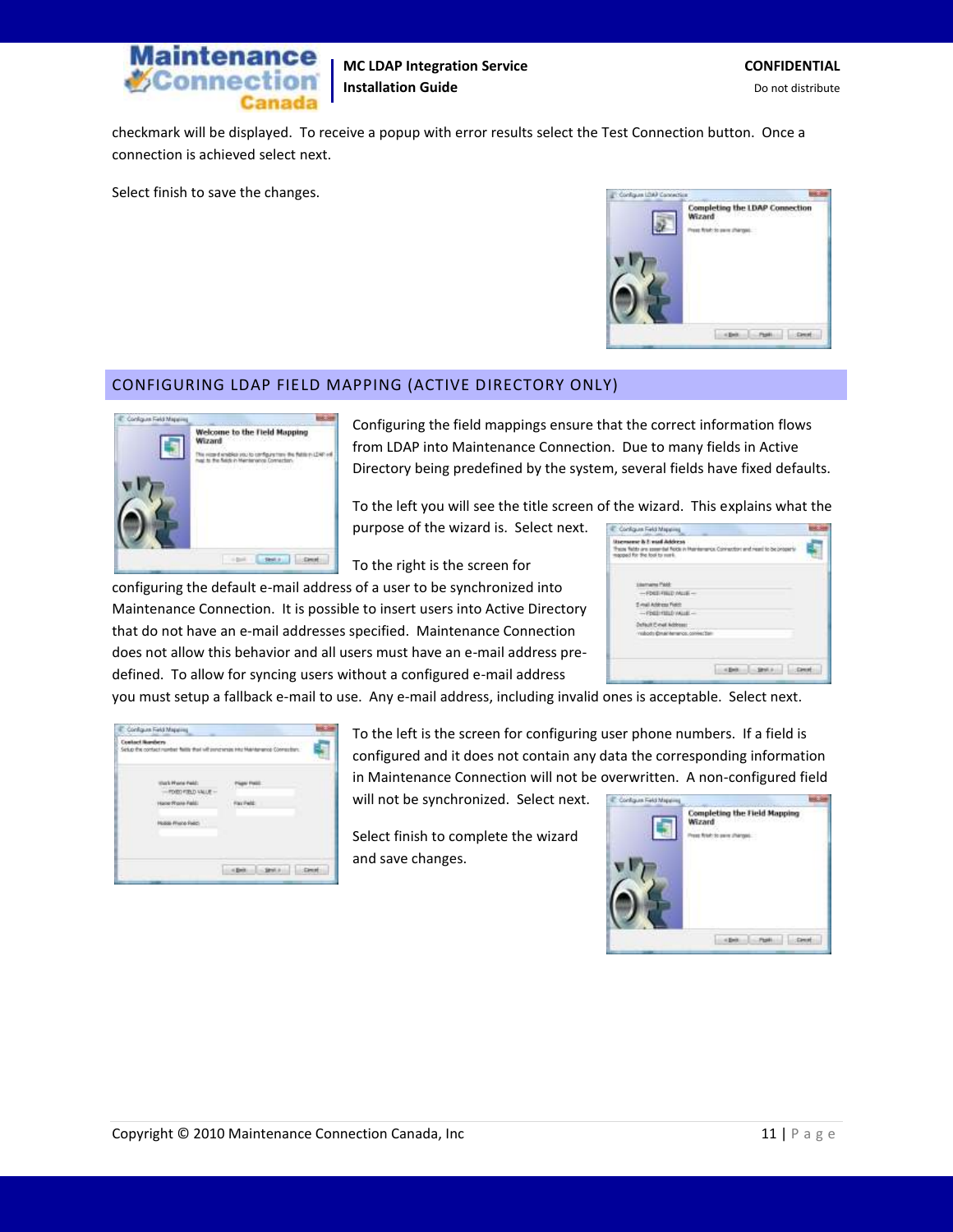

### CONFIGURING LDAP FIELD MAPPING (NOVELL ONLY)



Configuring the field mappings ensure that the correct information flows from LDAP into Maintenance Connection. Since standard LDAP directories do not have a long list of pre-defined fields there are many fields that need to be configured for a successful sync.

To the left you will see the title screen of the wizard. This explains what the purpose of the wizard is. Select next.

To the right is the screen where you will configure the LDAP fields for the Maintenance Connection username, the e-mail address and the default email address to use in Maintenance Connection if an e-mail address is not available in the LDAP directory. Once configured select next.

| Configure Feld Maps                                                                                                                    |  |
|----------------------------------------------------------------------------------------------------------------------------------------|--|
| sensorse is it must Address<br>fields are speer but fields in their earner Connection and nearl to be on<br>specific the fool to meet. |  |
|                                                                                                                                        |  |
|                                                                                                                                        |  |
| Address Field:                                                                                                                         |  |
|                                                                                                                                        |  |
| Default Cinet Address:                                                                                                                 |  |
| visitoris @nacherance.com/ectar                                                                                                        |  |
|                                                                                                                                        |  |
|                                                                                                                                        |  |
|                                                                                                                                        |  |
|                                                                                                                                        |  |

| 100703             |             |
|--------------------|-------------|
| Heille frame Paid: |             |
| π                  | <b>Banc</b> |

To the left is the screen where you configure what fields give a user their name. A full name format can be used instead of a field from the directory; anything can be hardcoded into the format. Available dynamic fields are: {firstName}, {middleName} and {lastName}. Select next when finished.

To the right is the screen for configuring user phone numbers. If a field is configured and it does not

contain any data the corresponding information in Maintenance Connection will not be overwritten. A non-configured field will not be synchronized. Select next.

| Contact Numbers<br>Selup the contact runder fails that will perconnan into Maritanance Connection. |  |
|----------------------------------------------------------------------------------------------------|--|
| turk Wuns Pe<br>telephonettumber                                                                   |  |
| Hane Rane Fald                                                                                     |  |
| <b>Hudge Phone For</b>                                                                             |  |
|                                                                                                    |  |
|                                                                                                    |  |

<span id="page-11-0"></span>

| Configure Feld Mapping |                                                                                                                                                                        |
|------------------------|------------------------------------------------------------------------------------------------------------------------------------------------------------------------|
| downered Paciety       | ---<br>letect which advisional fields to change. These fields will affact the units<br>perator of the technological that the correct for the tool to operate carrects. |
|                        | [1 Noticent Elertrol Single Light]                                                                                                                                     |
|                        | 11 Singi Median                                                                                                                                                        |
|                        | [1 lase) Medale (27) Should -                                                                                                                                          |
|                        | T Idrigat Steelile                                                                                                                                                     |
|                        | C: Cleared Class                                                                                                                                                       |
|                        | <b>If Inner</b>                                                                                                                                                        |
|                        |                                                                                                                                                                        |
|                        |                                                                                                                                                                        |
|                        |                                                                                                                                                                        |
|                        |                                                                                                                                                                        |
|                        |                                                                                                                                                                        |

To the left is the advanced fields

wizard page. This page leads to special advanced fields configuration pages. Each advanced field needs to be correctly configured for full operation. Once finished change the setting to None and click next.

Select finish to complete the wizard and save changes.

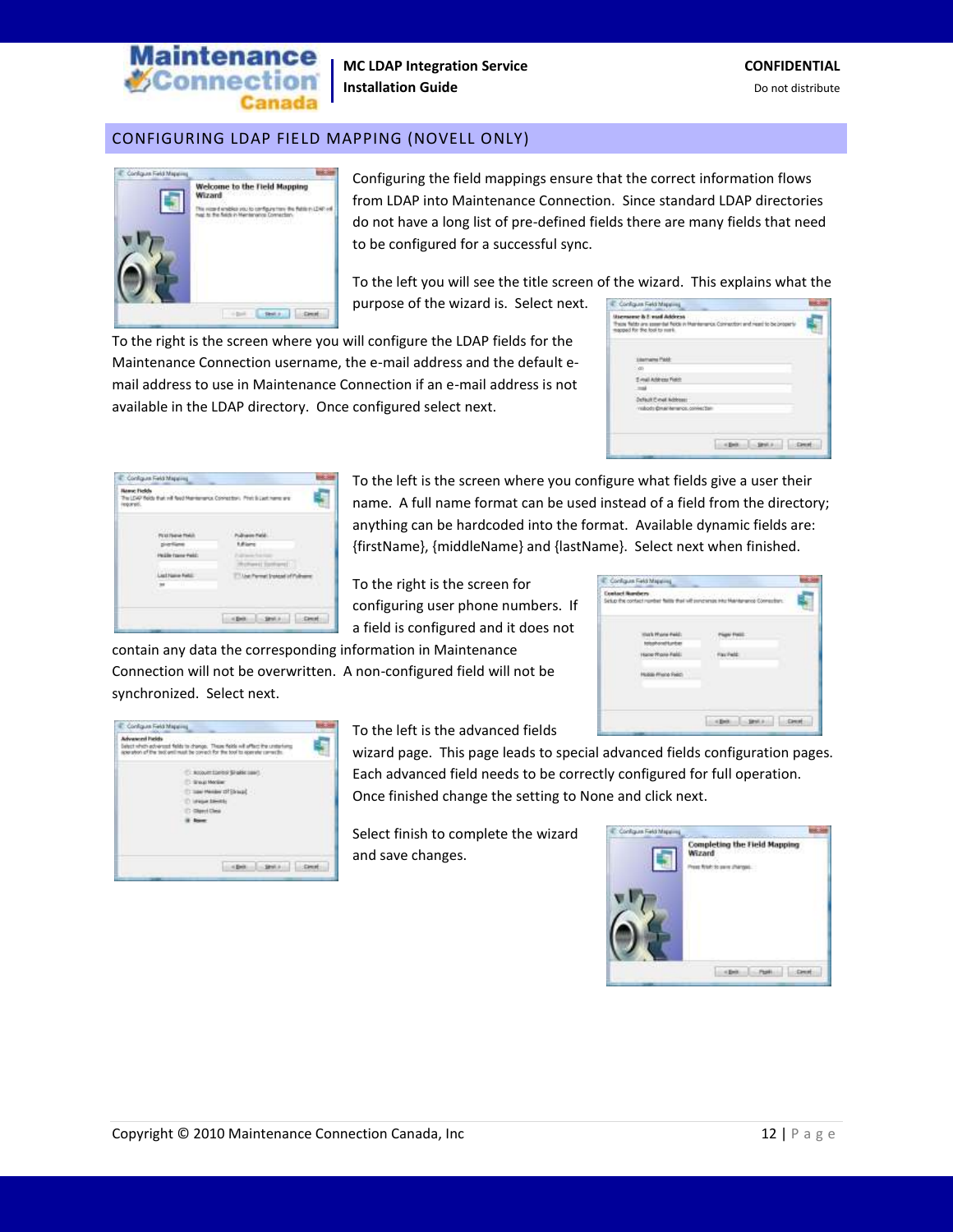

#### CONFIGURING LDAP GROUP MAPPING



The group mapping wizard enabled mapping groups from LDAP to a matching access group in Maintenance Connection.

To the left you will see the title screen of the wizard. This explains what the purpose of the wizard is. Select next.

To the right is the search for LDAP groups screen. This screen allows

you to filter through the entire directory of LDAP groups to a select few groups that should be mapped to Maintenance Connection. Wildcard searches are allowed. Search results appear on the left, select a result to map and select the right pointing arrow to add it to the mapped groups list.

| Configura Grows Mate<br>Search For LDAP Groups<br>Line the search control to fird groups<br><b>IN LTIAR</b><br>Groups tr://takhanania.Cohmocitori. Groups<br><b>THERE'S</b>                                                                                                                                                                                                                                                                                                                                                           | As musical.                                                                                                                          |
|---------------------------------------------------------------------------------------------------------------------------------------------------------------------------------------------------------------------------------------------------------------------------------------------------------------------------------------------------------------------------------------------------------------------------------------------------------------------------------------------------------------------------------------|--------------------------------------------------------------------------------------------------------------------------------------|
| spoke Page                                                                                                                                                                                                                                                                                                                                                                                                                                                                                                                            |                                                                                                                                      |
| htibSathtqaisGroup 3Chi-misipSathiosaGr<br>Tehnet/Terriz (Chi-Falinet/Terris:Oh+the)<br>IS WAS SOVINGS HAND DIVIDINATION III<br>Advantation (Okraidning trates), Ok-<br>Users (O's Hulse's O148UNV.DC-Plonie.)<br>Guido (ClimSupts:ClimBuffs: DC-410)<br>Print Cow abors (Chi-Print Cowrators, D)<br>Bachus Operators (DV+Backup Operator<br>Replicator (OV-Receivator, D1+Bultim D1<br>Renight Dealthps Users 124-Aarhote De-<br>Network Clanforcester: Cale ware (Chr-f)<br>DacKyangers a Monday J Sania (195 allochus)<br>IC SHALL | PETARA (DV-PR)Techs, DV-Users DC-Pho-<br>test-group (Ch = best-group). Els = Use s.DC=1<br>that group (Divisial about Clivianes DC+4 |
|                                                                                                                                                                                                                                                                                                                                                                                                                                                                                                                                       |                                                                                                                                      |

Once all the groups that need to be mapped are selected, click next.

To the left is the screen for mapping selected LDAP groups to a Maintenance Connection access group. The LDAP groups that were selected are listed on the left and a dropdown list offering available Maintenance Connection access groups is on the right. Once all the mappings have been set, click next.

To the right is the screen for setting

Maintenance Connection access group priority. Access groups in Maintenance Connection can only have a single group assigned to a user. This requires that if a user happens to be in 2 mapped LDAP roles, the correctly prioritized access group will be selected. Once the priorities are ordered correctly, click next.

| Access Group Fraunty<br>tarea Carmachon cani<br>bow/heaverler in Har<br>This outs the proofs of the<br>scores image to<br>ma. |  |
|-------------------------------------------------------------------------------------------------------------------------------|--|
|                                                                                                                               |  |
|                                                                                                                               |  |

<span id="page-12-0"></span>

| <b>Actess Group Rate Approval</b><br>This is for condicting which Max<br>approved into the group and which will require case approval.<br>the property of the con-<br>17<br>. | deness Compiler acces groups of have users with |
|-------------------------------------------------------------------------------------------------------------------------------------------------------------------------------|-------------------------------------------------|
| Accuse Sinup                                                                                                                                                                  | LIS ROK                                         |
| ADVIS 419                                                                                                                                                                     |                                                 |
| <b>HEQUESTER</b>                                                                                                                                                              |                                                 |
| taziven                                                                                                                                                                       |                                                 |
| <b>WID1</b>                                                                                                                                                                   |                                                 |
|                                                                                                                                                                               |                                                 |
| IT Auto Approve Every force                                                                                                                                                   |                                                 |
|                                                                                                                                                                               | <b>Link Back</b>                                |

To the left is the screen for setting auto approvals in Maintenance Connection. This will configure if certain access groups will need manual intervention before they are fully approved for use in Maintenance Connection. The default is to approve everything. Once configured, click next.

Click finish to complete the wizard and save your changes.